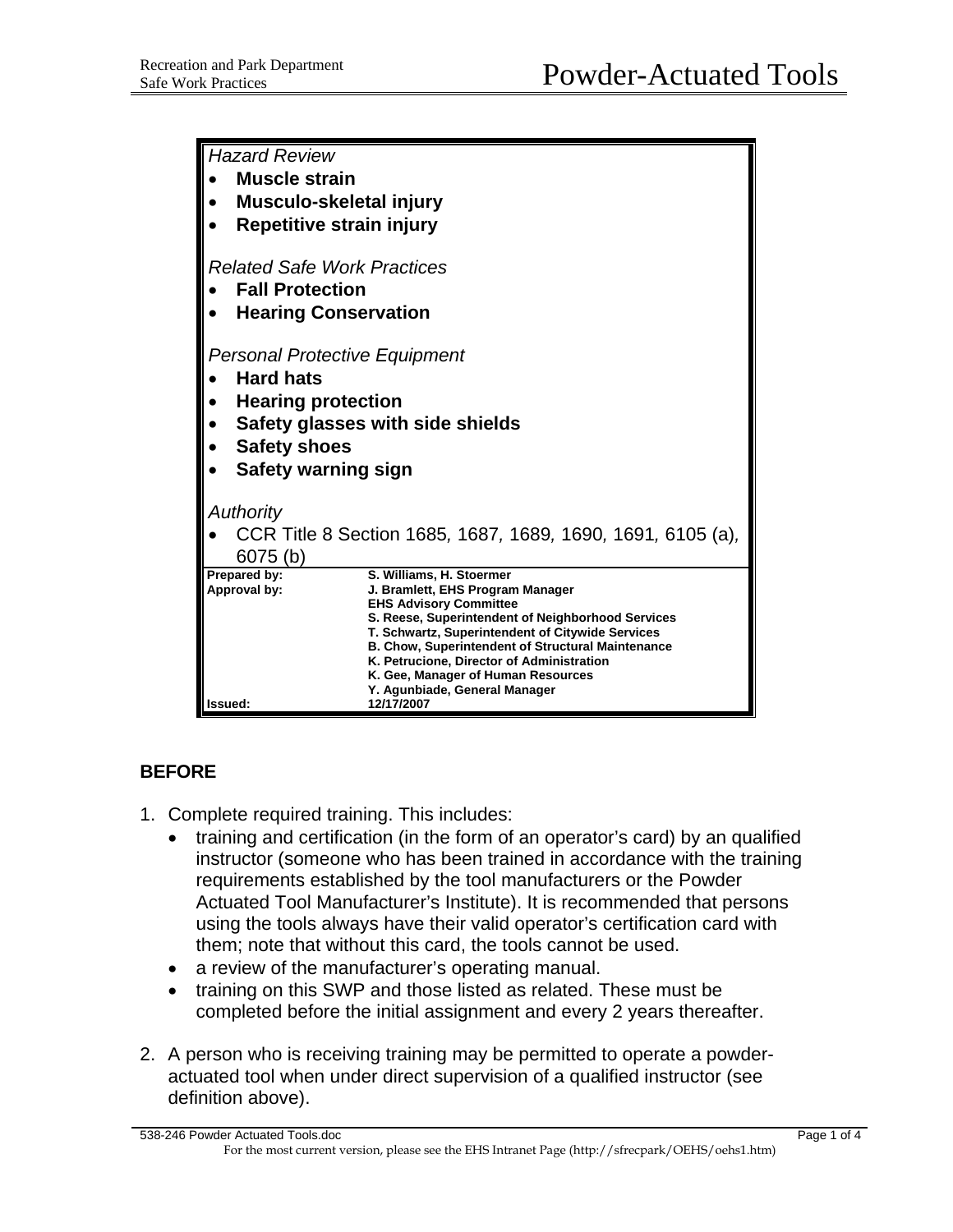- 3. Before using powder-actuated tools, a complete study of the job task should be assessed to ensure that the tool use does not put user or co-workers at risk of injury.
- 4. Tools operators must have and use appropriate personal protective equipment such as hard hats, ANSI approved safety glasses with side shields, safety shoes, and ear muffs or plugs.
- 5. Inspect powder-actuated tools for obstructions or defects each day before use to ensure tools are in proper working conditions.
- 6. Do not load powder-actuated tools until they are ready to be used for fastening.
- 7. Never modify or fabricate parts for use in powder-actuated tools.

## **DURING**

- 1. Clearly post a sign at least 8 inches by 10 inches with bold face type reading "CAUTION - POWDER-ACTUATED TOOLS IN USE" when the tools are being used. Signs are available at EHS.
- 2. Do not point powder-actuated tools at anyone, whether they are loaded or not.
- 3. If work is interrupted after loading fastener into the tool, unload tool immediately.
- 4. Keep hands and feet clear of the open barrel end.
- 5. Do not use powder-actuated tools in areas where flammable or combustible atmospheres may be present.
- 6. When operating a powder-actuated tool, press the tool perpendicular and firmly against the work surface into which the fastening device is being driven.
- 7. Never compress the tool against any part of the body.
- 8. Never guess the suitability of a base material. If you are uncertain about the suitability of a base material, perform a center punch test.
- 9. Never drive a fastener into a "spalled" or chipped surface, (i.e., over an uneven area where a pervious fastening was unsatisfactory.)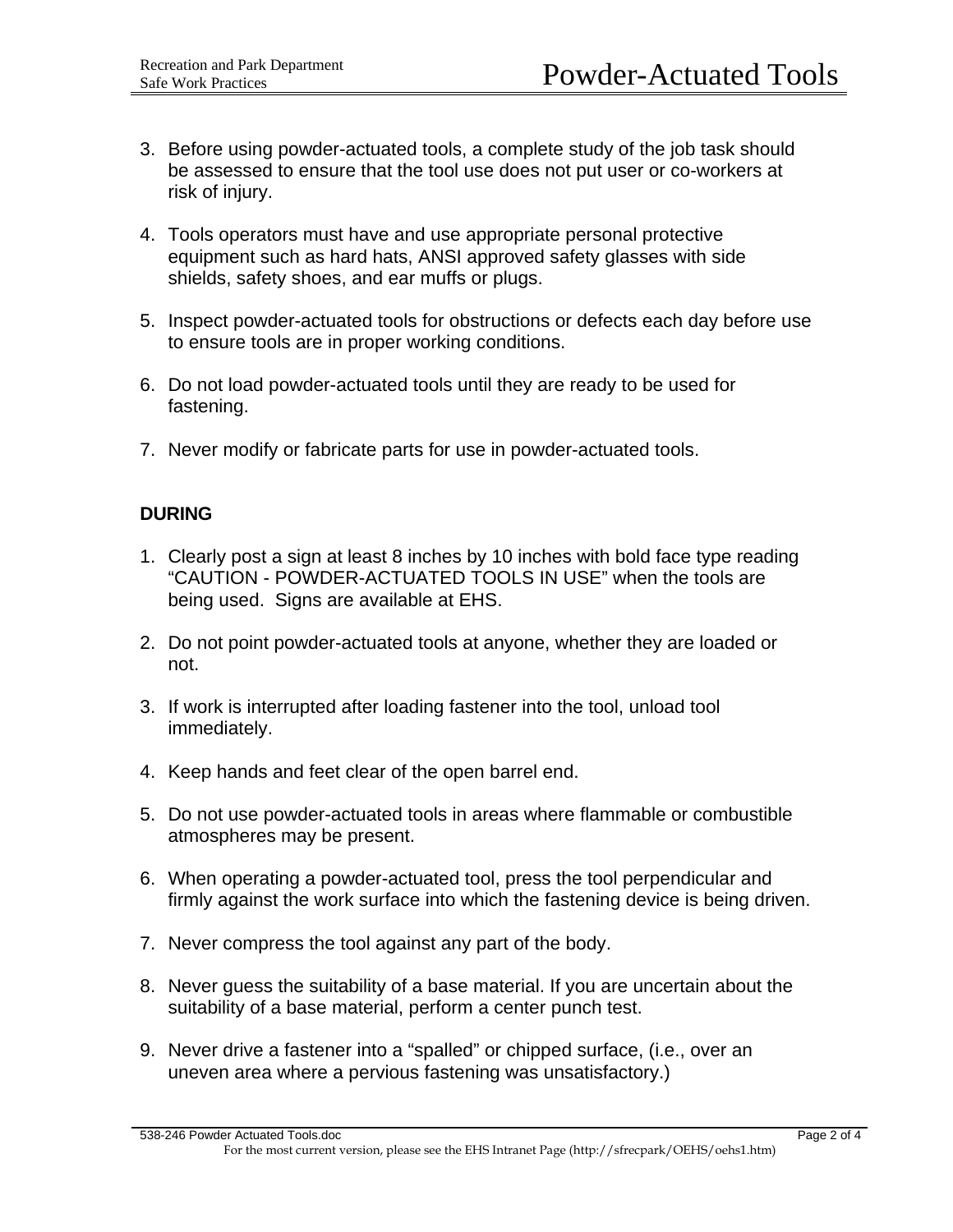- 10. Do not drive fasteners into easily penetrated material unless that material is backed by an object that will prevent the fastener from passing completely through the material and creating a flying missile hazard on the other side.
- 11. Never shoot into a surface unless you are certain it will contain the fastener.
- 12. In the event of a tool malfunction, keep the tool depressed against the work surface for a minimum of 30 seconds in case of a delayed load discharge. Carefully remove the entire load strip, and dispose it in a can of water or other non-flammable liquid.
- 13. Never discard unfired powder loads into a trash container.
- 14. Do not attempt to unload or disassemble a jammed, stuck or broken tool as improper handling may cause it to discharge and strike operator and or bystander.
- 15. In the event of a misfire, hold the tool firmly against the work surface for a period of 30 seconds and then follow the instructions set forth in the manufacturer's instructions.
- 16. Never leave a loaded tool unattended.
- 17. Use the tool for its intended purpose only.
- 18. Never attempt to override the safety features of the powder-actuated tool.

## **AFTER**

- 1. Turn off the powder-actuated tool, then unload the tool.
- 2. Store powder-actuated tools in its own locked container after use and shall be accessible only to authorized personnel.
- 3. Instruction manuals, power load charts, fastener charts, tool inspection, service record, maintenance tools and accessories supplied with the tool shall be stored in the tool container when not in use.
- 4. Remove any defective or poorly working tool immediately from service and tag as "unsafe" or "defective".

## References:

1. Steinhatchee Safety Supplies - General Industry Safety Talks: Power actuated hand tools –